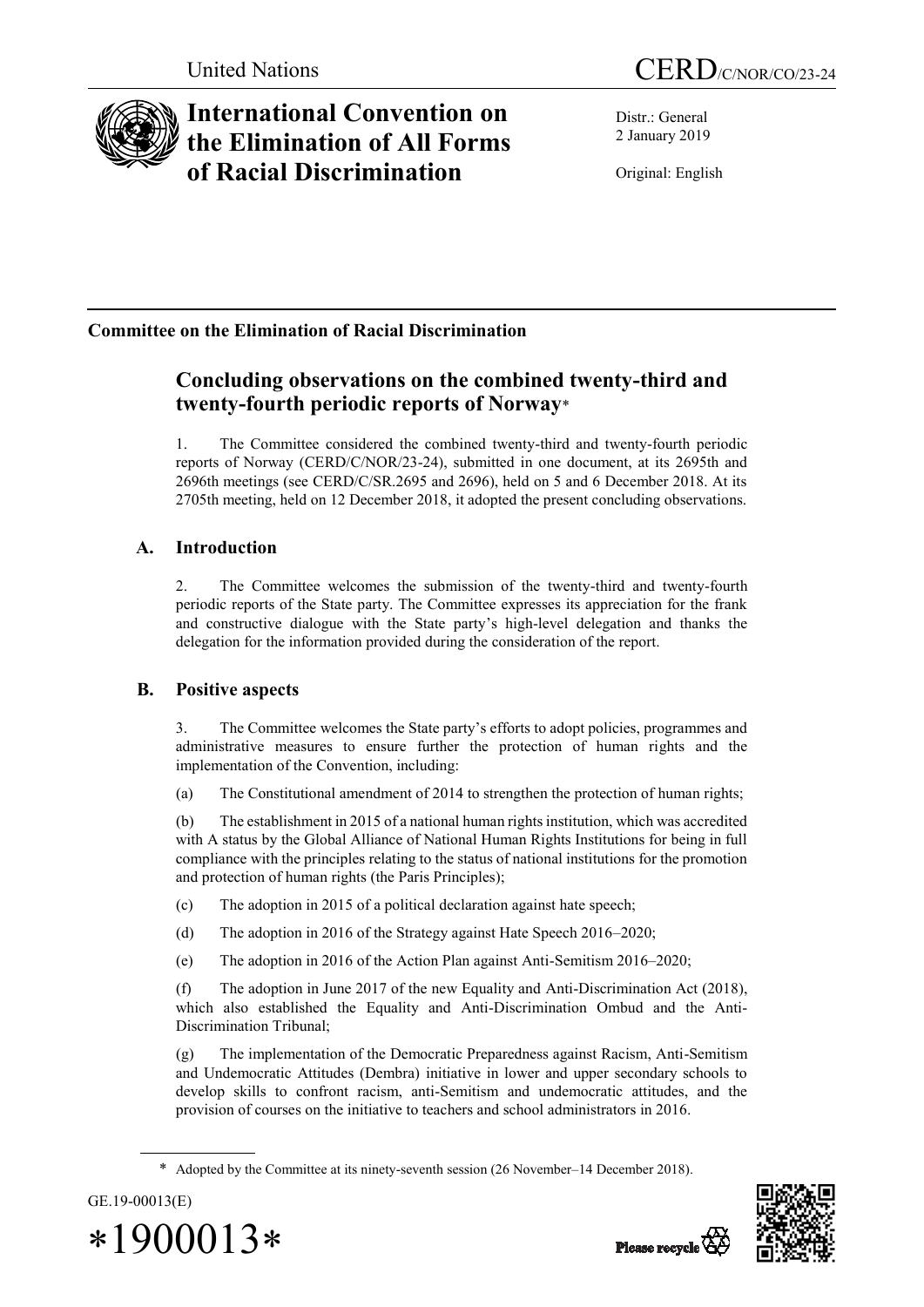4. The Committee also welcomes the participation of the national human rights institution, the Equality and Anti-Discrimination Ombud, representatives of the Sami Parliament and the vibrant and dynamic civil society organizations in the Committee's work.

## **C. Concerns and recommendations**

#### **Statistics**

5. While noting that statistics are provided on the Sami community by Statistics Norway, the Committee regrets the lack of statistics on the ethnic composition of the population and of socioeconomic indicators on the enjoyment of rights by persons belonging to various ethnic groups (art. 2).

6. **Recalling its revised reporting guidelines (CERD/C/2007/1) and its general recommendation No. 8 (1990) concerning the interpretation and application of article 1 (1) and (4) of the Convention, the Committee recommends that the State party provide it with statistics on the ethnic composition of its population and develop socioeconomic indicators on the enjoyment of social and economic rights by various ethnic groups, including through dialogue with ethnic minorities and by diversifying its data-collection activities by using various indicators of ethnic diversity and by allowing respondents to report anonymously and to choose self-identification, in order to provide an adequate empirical basis for monitoring the enjoyment of all the rights enshrined in the Convention.** 

#### **Anti-discrimination legal framework**

7. While noting that the Convention has been incorporated into Norwegian law pursuant to section 5 of the Equality and Anti-Discrimination Act (2018), the Committee reiterates its previous concern that the Convention has not been incorporated into the Human Rights Act  $(1999)$  (CERD/C/NOR/CO/21-22, paras. 11–12) and is not treated on the same basis as human rights conventions that have been incorporated into the Human Rights Act. While welcoming the Equality and Anti-Discrimination Act (2018), the Committee remains concerned that the term "race" is not included as a prohibited ground of discrimination, although this term is widely used by the public and in social media. The Committee is also concerned by the lack of interministerial coordination to implement its recommendations.

8. **The Committee recommends that the Convention be incorporated into the Human Rights Act. It also recommends that the State party ensure that the Equality and Anti-Discrimination Act is in line with article 1 of the Convention and prohibits discrimination on all grounds, including race. It further recommends that the State party ensure coordinated follow-up among its ministries to ensure the full implementation of the Committee's recommendations.** 

#### **Complaints of racial discrimination**

9. The Committee welcomes the creation of the Anti-Discrimination Tribunal. However, it regrets the lack of detailed information and statistics on the types of racial discrimination cases brought before the tribunal and the courts, and their outcomes, including information on the amount of compensation awarded in cases concerning discrimination in the labour market and the fines imposed.

10. **The Committee recommends that the State party undertake public education campaigns on how to file complaints of racial discrimination to ensure access to judicial remedies. The Committee requests the State party to provide information in its next periodic report on complaints of racial discrimination brought before the Anti-Discrimination Tribunal and the courts, including statistics on the number and types of complaints and the number of prosecutions and convictions of perpetrators, disaggregated by age, gender, ethnic and national origin of the victims, and information on sanctions imposed on the perpetrators of violations and the compensation granted to victims.**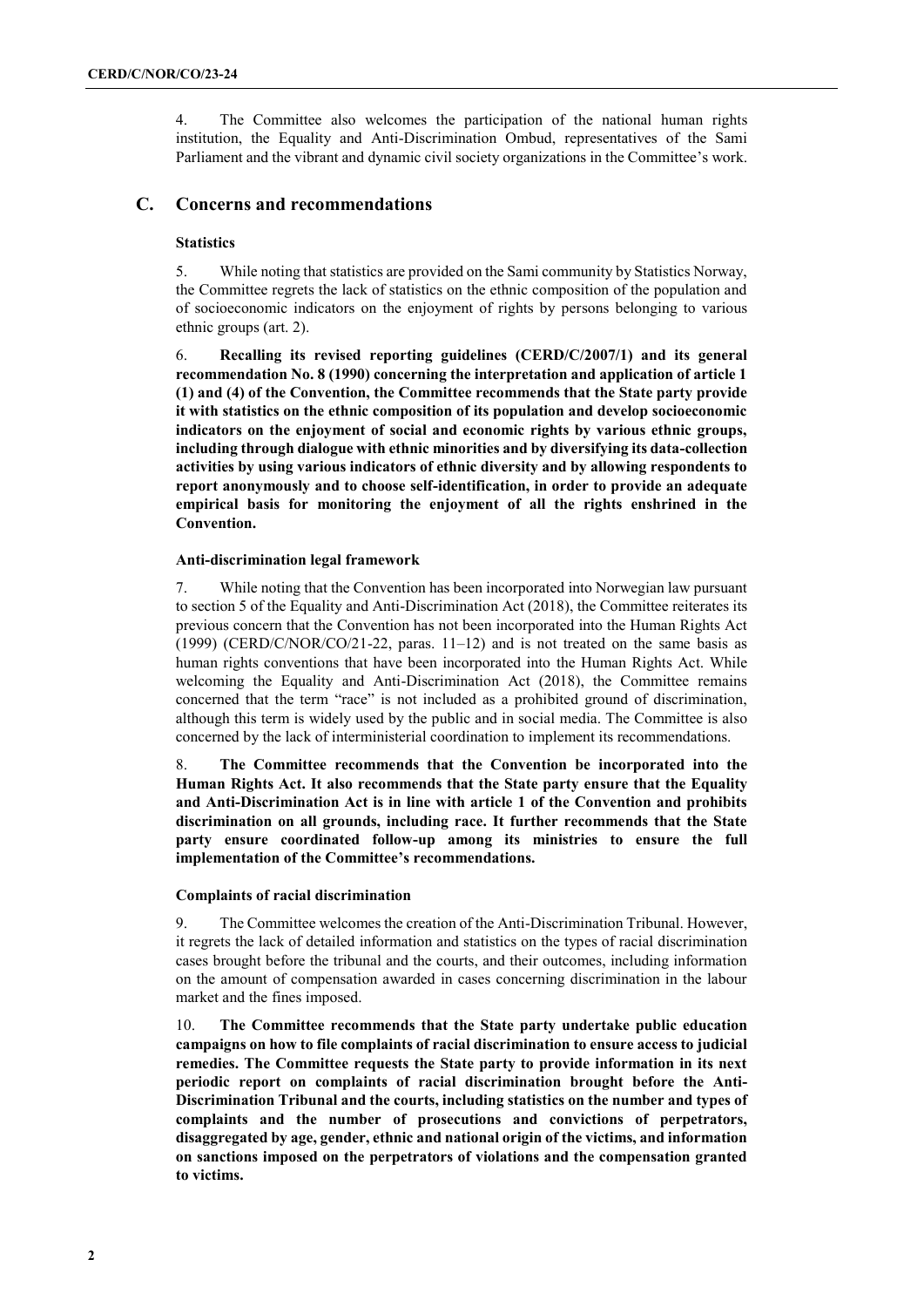#### **Hate crimes**

11. The Committee welcomes measures taken by the State party such as the adoption of the National Police Directorate's guidelines for uniform registration of hate crimes in all police districts and the new course on preventing and investigating hate crimes offered by the Norwegian Police University College. However, the Committee is deeply concerned that in 2017 there were 549 racially motivated hate crimes registered, which represents a 17 per cent increase since 2016, and that three times as many people from migrant backgrounds are reportedly afraid of hate crimes (12 per cent) as compared with ethnic Norwegians (4 per cent). The Committee takes note of the information provided on the specialized hate crime unit in Oslo. However, it is concerned that similar groups do not exist in the remaining police districts in the country. The Committee regrets the lack of information on efforts to protect vulnerable groups from hate crimes. Furthermore, it is concerned by the lack of statistics on the outcomes of reports of hate crimes (art. 4).

12. **The Committee recommends that the State party:**

(a) **Take all measures to prevent hate crimes and provide support to victims of such crimes, including in accessing justice;**

(b) **Investigate the reason for the increase in hate crimes in the State party and the increased fear of hate crimes among persons from migrant backgrounds and address the underlying causes;**

(c) **Allocate resources for and ensure the establishment of hate crime units throughout the country similar to the one in Oslo;** 

(d) **Continue its training and educational efforts to improve knowledge of the proper identification, registration and prosecution of hate crimes among prosecutors, the judiciary and the law enforcement authorities;**

(e) **Increase awareness-raising campaigns to address stereotypes and increase tolerance between various communities to prevent hate crimes;**

(f) **Ensure a proper national uniform data-collection system on hate crimes, including statistics on complaints, investigations, convictions and penalties for acts of hate crime, and provide information on this data in its next periodic report.** 

#### **Hate speech**

13. The Committee welcomes the State party's efforts to prevent hate speech, such as the Strategy against Hate Speech (2016–2020) and the Stop Hate Speech campaign. The Committee remains deeply concerned, however, at the increase in hateful statements in the State party against Muslims, people of African descent, Jews, asylum seekers, Sami, Roma and others, fuelling hatred and intolerance towards such groups, in particular from leading politicians and media actors and on the Internet. The Committee regrets that not all measures in the Strategy to Combat Hate Speech have been implemented and that the investigation and prosecution of hate speech and hate crimes may not be prioritized in all police districts. Furthermore, the Committee is concerned by the lack of information on investigations, prosecutions and convictions of public figures, including politicians, for hate speech. While the Committee welcomes the Prime Minister's encouragement of politicians to remove hateful comments from their social media sites, it regrets the lack of formal guidelines on this topic (art. 4).

14. Recalling its general recommendation No. 35 (2013) on combating racist hate speech, the Committee recommends that the State party:

(a) **Continue to publicly condemn and distance itself, including in online media, from racist hate speech by public figures, including politicians, and fully apply the relevant legislation and take measures to protect vulnerable affected groups;**

(b) **Ensure that all measures in the Strategy against Hate Speech are implemented, that all police districts give high priority to the investigation of hate speech and hate crimes and that there is proper coordination among the police, the prosecutor's office and the courts in this regard;**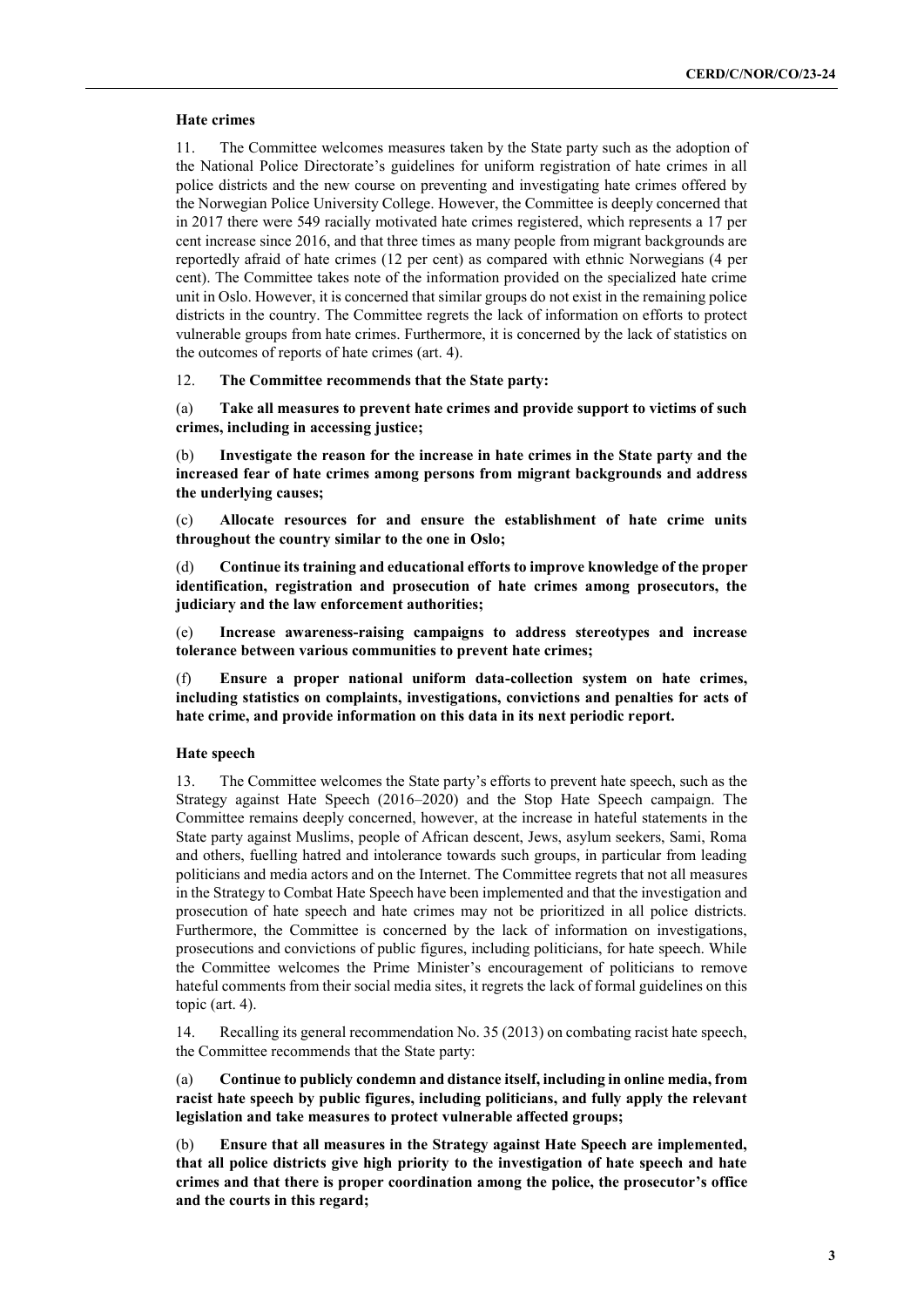(c) **Effectively identify, register and investigate cases of racist hate speech or incitement to racial hatred and racially motivated violence and hate crimes, and prosecute and sanction those responsible, including politicians and media officials;**

(d) **Ensure the standardized collection and reporting of statistics on hate speech and hate crimes, including the number of reports, investigations, prosecutions and convictions;**

(e) **Establish guidelines for politicians regarding hate speech on social media.**

## **Prohibition of organizations that promote racial discrimination**

15. The Committee is deeply concerned that racist and neo-Nazi organizations have become more visible on social media and through demonstrations in the State party. The Committee remains concerned that the State party has not declared illegal and prohibited organizations that promote and incite racial hatred, in line with its obligations under article 4 (b) of the Convention in the absence of a reservation (art. 4).

16. **The Committee recalls its general recommendation No. 35, in particular its emphasis that article 4 is compatible with the right to freedom of expression. Reiterating its previous recommendation (CERD/C/NOR/CO/21-22, paras. 19–20), the Committee recommends that the State party amend its legislation, in line with article 4 of the Convention, and prohibit the organization of groups that promote and incite racial hatred.** 

#### **Discrimination in accessing the labour market**

17. The Committee remains concerned:

(a) That unemployment rates of persons belonging to ethnic minorities or with migrant backgrounds remains high (11.2 per cent) and that the unemployment rate among immigrants is more than three times as high as the general population, with immigrants from Africa having the lowest employment rates;

(b) By the lack of clear guidelines on preventing discrimination in recruitment processes. The Committee is also concerned by reports that invitations to a job interview are 25 per cent lower for persons with foreign names than for other candidates;

(c) That discrimination against candidates belonging to ethnic minorities or with migrant backgrounds may persist and remain undetected in the interview, which is the determinative step in obtaining jobs, despite the State party's efforts to develop a new pilot programme on anonymized job applications;

(d) By the reports that Norwegians who may be perceived to have a foreign background, such as second and third generation descendants of immigrants, also face discrimination in obtaining employment and receive lower salaries and that their situation is not addressed by current action plans and strategies;

(e) That while there is an active reporting duty set out in the Equality and Anti-Discrimination Act requiring employers to take active measures to promote equality, there are no penalties for failure to do so;

(f) That there is insufficient focus on the harassment and discrimination faced by ethnic minorities and persons of immigrant background in the workplace.

### 18. **The Committee recommends that the State party:**

(a) **Take measures to reduce the high rates of unemployment among persons belonging to ethnic minorities, immigrants and persons with immigrant backgrounds, in particular among immigrants from Africa, including through equal access to the public and private labour market, and to ensure equal pay, through the full development, resourcing and implementation of related action plans;** 

(b) **Develop clear guidelines on preventing discrimination in recruitment processes, in particular discrimination in the interview process, to address the low rates of selection of minority candidates;**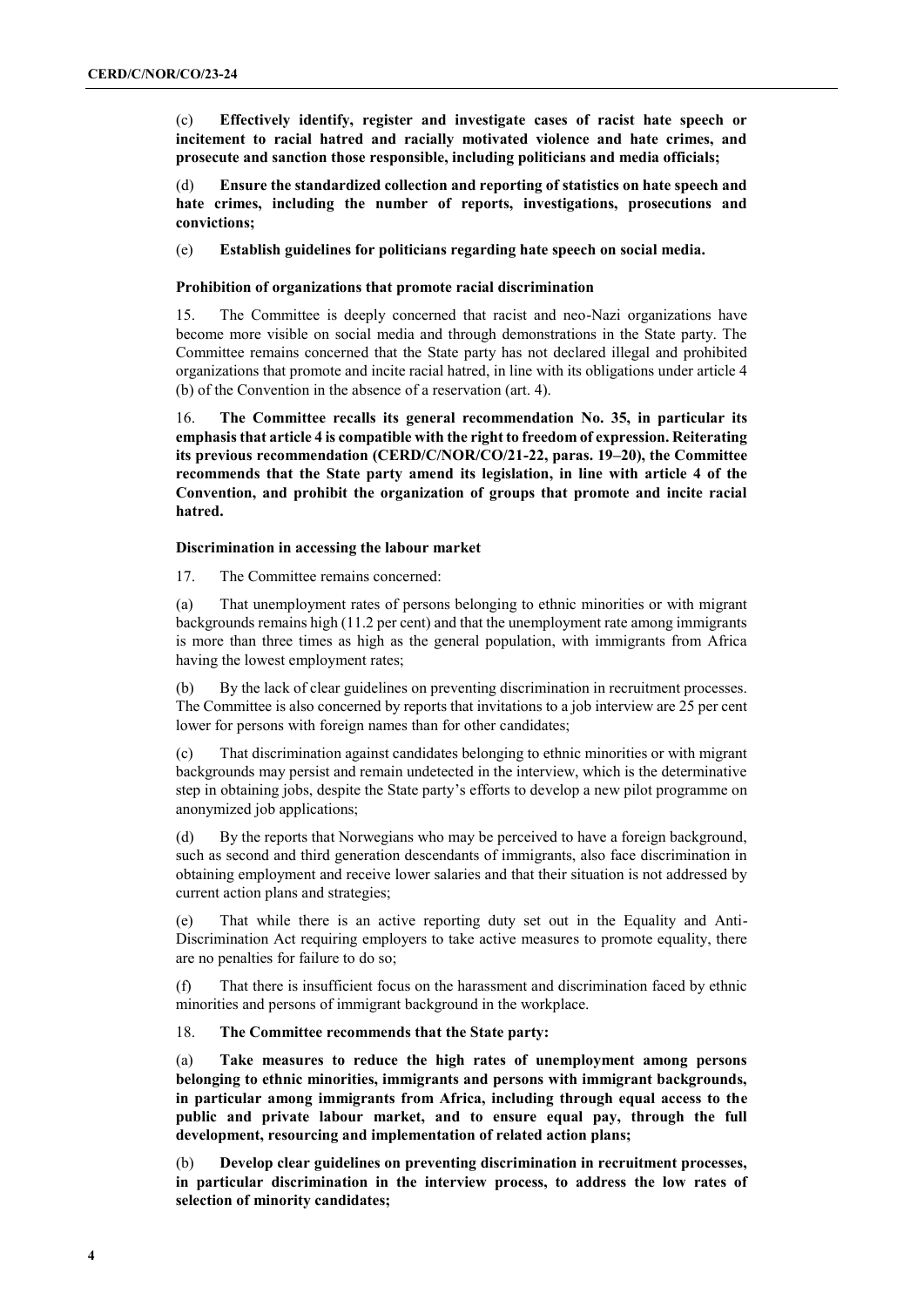(c) **Ensure that the pilot programme for the job application process addresses potential discrimination in the interview phase of the selection process and that candidates who face discrimination are aware of measures to obtain redress;**

(d) **Ensure that the new action plan against racism and discrimination on the grounds of ethnicity and religion currently being drafted also addresses discrimination in employment and other areas against Norwegians who may be perceived to have a foreign background, such as second and third generation descendants of immigrants;**

(e) **Ensure that the active reporting duty in the Equality and Anti-Discrimination Act includes penalties for lack of compliance;**

(f) **Ensure that the new action plan against racism and discrimination on the grounds of ethnicity and religion or other related action plans or studies provide for the investigation of and address harassment and discrimination faced by ethnic minorities and persons of immigrant background in the workplace.** 

#### **Situation of ethnic minorities**

19. The Committee is concerned by reports of discrimination faced by ethnic minorities in access to education, housing and health care. It is also concerned that 50 per cent of immigrant boys and 35 per cent of immigrant girls do not complete upper secondary education within five years. It is further concerned that immigrant children have lower performance in schools and by discrimination against ethnic minority children in schools. The Committee is concerned that the completion rate for vocational schools is about 40 per cent for boys with an immigrant background born in Norway and boys who have immigrated to Norway and that while more minority girls complete higher levels of secondary school than boys fewer girls than expected secure employment commensurate with their education (art. 5).

20. **The Committee recommends that the State party ensure equal access to education, housing and health care for ethnic minorities, without discrimination. It also recommends that the State party study the root causes of the lower performance of immigrant children in school and implement measures to improve their performance and reduce dropout rates at schools and vocational schools, especially for immigrant boys. The Committee further recommends that the State party investigate and address the root causes of discrimination against ethnic minority children in schools and take measures to end such discrimination.** 

#### **Situation of the Sami**

21. While noting progress, such as the implementation of the Action Plan for Sami Languages, amendments to the Sami Act to add a new chapter on consultations and the establishment of the Ä'vv Skolt Sami museum, the Committee is concerned:

(a) By reports that 49 per cent of Sami women have been subjected to physical, mental or sexual violence, that sexual violence crimes may be underreported, that perpetrators of such crimes remain unknown and that there is no current action plan to eliminate violence against women, including Sami women;

(b) By reports that, as qualified interpreters are not used, there are problems in the provision of public services to the Sami people and other linguistic minorities;

(c) That the Government has not yet complied with the Committee's recommendation in its previous concluding observations regarding the legal recognition of Sami rights to their land and resources outside of Finnmark (CERD/C/NOR/CO/21-22, para. 30 (b));

(d) That the fishing rights of the Sea Sami have not been recognized as a historical right;

(e) That, despite its previous recommendations, measures have not been taken to establish the ability of the Eastern Sami to conduct their traditional reindeer husbandry (CERD/C/NOR/CO/21-22, paras. 25 and 30 (d));

(f) That the Nordic Sami Convention has not yet been adopted.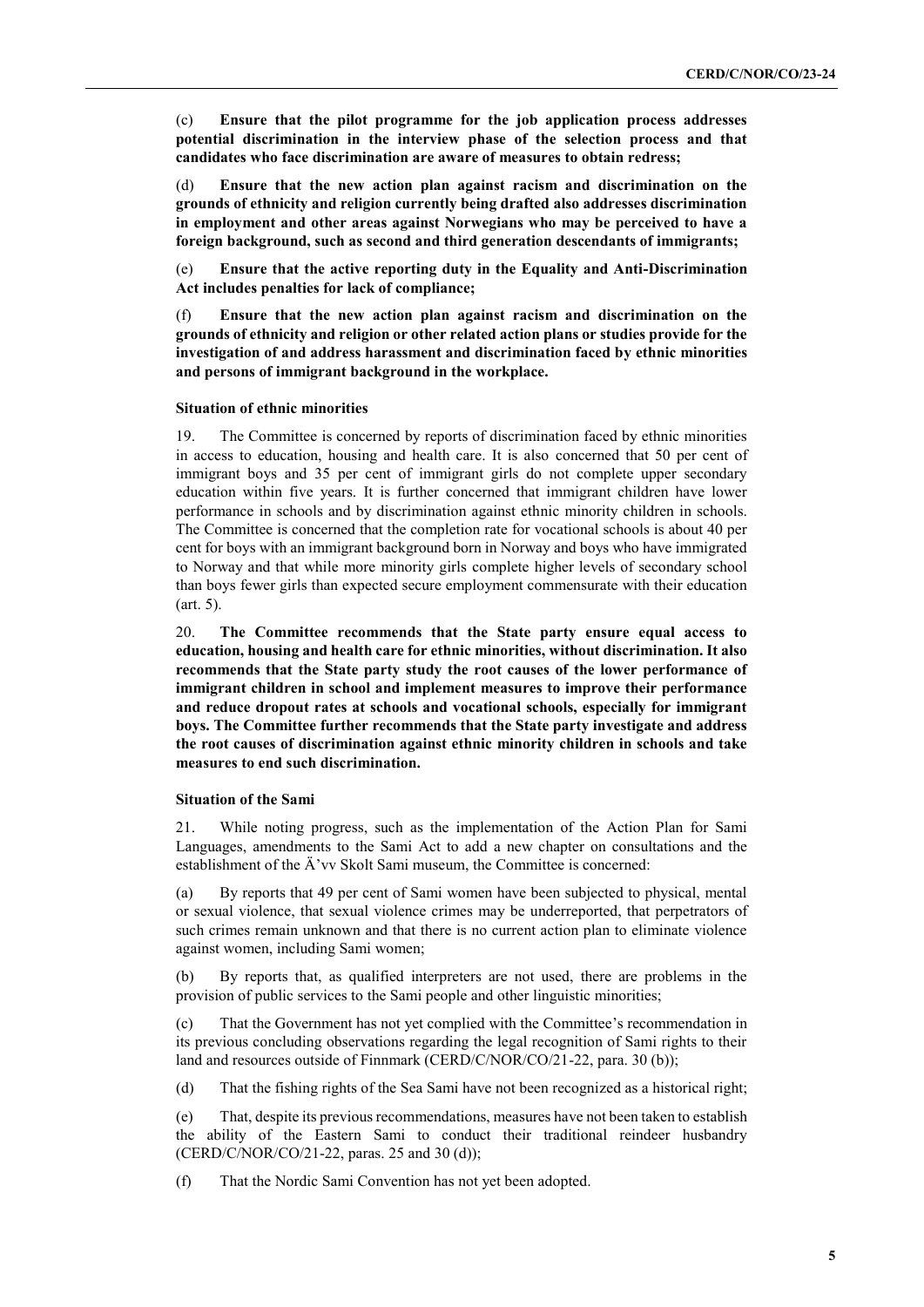22. **The Committee reiterates its previous recommendations (CERD/C/NOR/CO/21- 22, para. 30) and recommends that the State party, in consultation with Sami people:**

(a) **Take measures to end violence against Sami women, such as by creating a national action plan on violence against women, including Sami women, which addresses strategies to end violence and encourage reporting and proper registration and prosecution of sexual violence crimes;**

(b) **Ensure that judges and law enforcement officers are trained on cultural knowledge of Sami communities and have available qualified interpreters, and continue efforts to recruit Sami into law enforcement institutions;**

(c) **Ensure the availability of trained and qualified interpreters to assist in the provision of public services to the Sami community and other linguistic minorities;** 

(d) **Take measures to implement its previous recommendation to address the legal recognition of land and resource rights of the Sami people outside of Finnmark;**

(e) **Take measures to improve the legal framework on Sami land, fishing and reindeer rights, ensuring that fishing rights are recognized by law;** 

(f) **Take measures to re-establish the ability of the Eastern Sami to conduct their traditional reindeer husbandry;**

(g) **Address outstanding concerns raised by the Sami Parliament and facilitate the speedy adoption of the Nordic Sami Convention.**

#### **Situation of Roma and Taters**

23. The Committee welcomes the information provided on efforts to make collective redress to the Roma and the establishment of the Roma Culture and Resource Centre in Oslo, which includes a mediator service. However, the Committee is concerned by reports that discrimination, stigmatization and harassment continue against Roma and Taters and that special measures have not been adopted to assist Roma and Taters in a number of areas, such as the labour and housing market or in access to health care. The Committee is also concerned by the very high rate of absence from school of Roma children (art. 5).

24. **In view of its general recommendations No. 32 (2009) on the meaning and scope of special measures in the Convention and No. 27 (2000) on discrimination against Roma, the Committee recommends that the State party enact special measures to promote the economic, social and cultural rights of Roma in consultation with them. The Committee also recommends that the State party combat negative stereotypes and prejudices against Roma and conduct awareness-raising campaigns for the general public to build trust and promote understanding. The Committee further recommends that the State party ensure that the situation of the education of Roma children is included in the white paper on how to strengthen the situation of national minorities in Norway that will be released in 2020, identifying concrete measures to prevent high dropout rates among Roma children.** 

### **Situation of the Kven people**

25. The Committee takes note of the targeted plan for 2017–2021 to strengthen the use of the Kven language and the increased financial support provided to the plan. However, the Committee is concerned by reports that the Kven people were not adequately consulted during the formation of the plan. The Committee is also concerned that national minorities do not have radio or television broadcasts in their languages (art. 5).

26. **The Committee recommends that the State party continue to improve the situation of the use of the Kven language through proper consultation with the Kven people and adequate resourcing, implementation and monitoring of the targeted plan. The Committee also recommends that the State party take other measures to ensure that national minorities have the right to enjoy educational and cultural activities in their own languages.**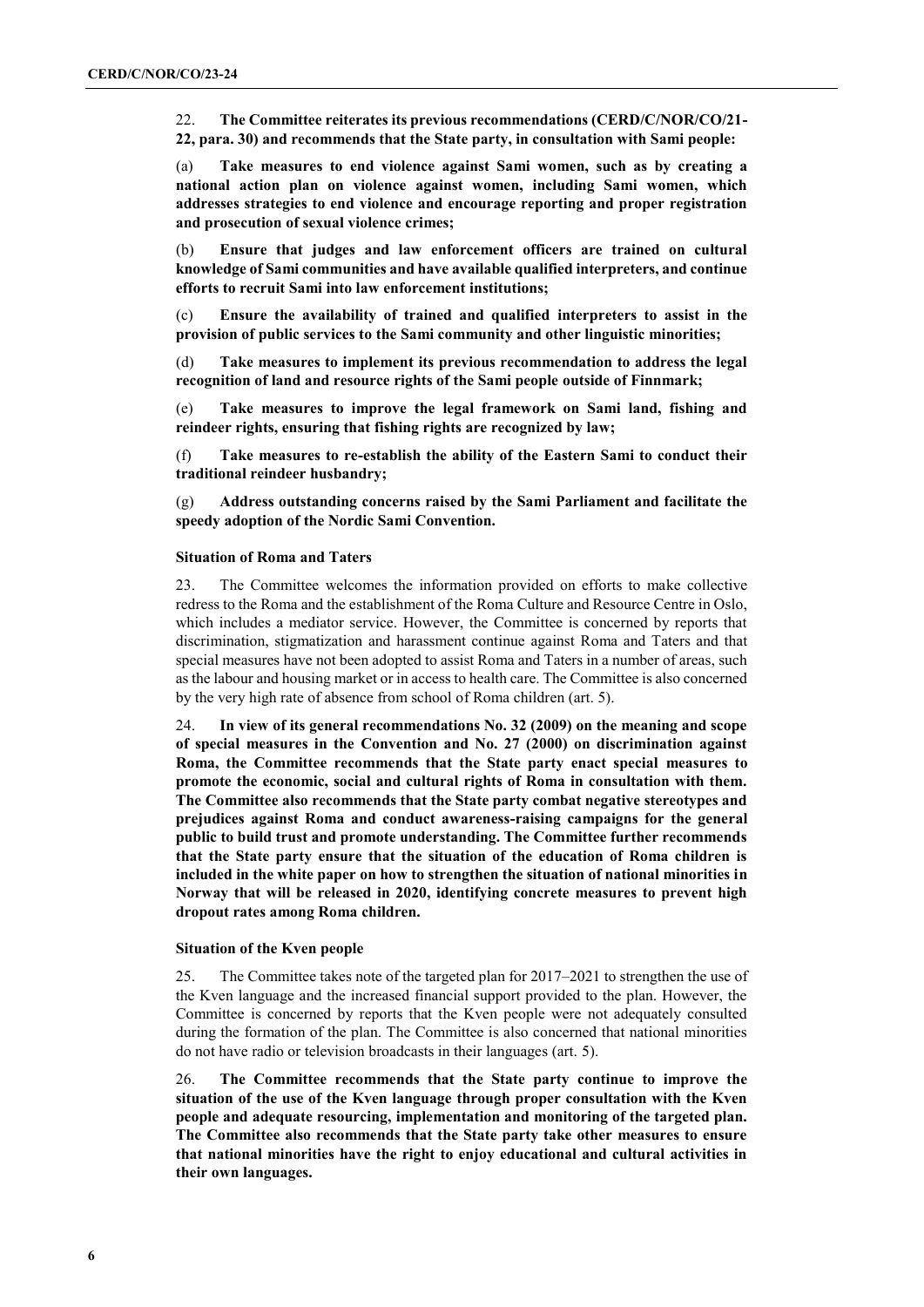#### **Situation of asylum-seeking minors**

27. The Committee is concerned by reports of the detention of asylum-seeking minors. It is also concerned that unaccompanied minors aged 15 to 18 years do not receive assistance and child welfare services to the same extent as other children in Norway who are cared for under child welfare services. The Committee is further concerned by reports that asylumseeking minors with time-limited residence permits are returned alone to their home countries at the age of 18 (art. 5).

28. **The Committee recommends that the State party ensure that all children in Norway have the same rights, without discrimination, and ensure:**

(a) **That detention of asylum seekers is only used as a measure of last resort, for the shortest possible period of time, and that efforts are made to prioritize alternative measures to detention;**

(b) **That the care of unaccompanied minors between the ages of 15 and 18 is transferred from the Directorate of Immigration to the child welfare service;**

(c) **The effective implementation of the 2017 decision of the Norwegian parliament to give some unaccompanied minors who have received time-limited residence permits until they turn 18 the opportunity to have their cases reconsidered. When determining their status, due regard should be given to social and humanitarian circumstances.** 

## **D. Other recommendations**

**Ratification of other treaties**

29. **Bearing in mind the indivisibility of all human rights, the Committee encourages the State party to consider ratifying those international human rights instruments that it has not yet ratified, in particular treaties with provisions that have direct relevance to communities that may be subjected to racial discrimination, including the International Convention on the Protection of the Rights of All Migrant Workers and Members of Their Families and the International Convention for the Protection of All Persons from Enforced Disappearance.**

**Follow-up to the Durban Declaration and Programme of Action**

30. **In the light of its general recommendation No. 33 (2009) on the follow-up to the Durban Review Conference, the Committee recommends that the State party give effect to the Durban Declaration and Programme of Action, adopted at the World Conference against Racism, Racial Discrimination, Xenophobia and Related Intolerance (2001), taking into account the outcome document of the Durban Review Conference (April 2009), and that it include information thereon in its next periodic report.** 

#### **International Decade for People of African Descent**

31. **In the light of General Assembly resolution 68/237, the Committee recommends that the State party take concrete measures to implement actions adopted in the framework of the International Decade for People of African Descent, taking into account the Committee's general recommendation No. 34 (2011) on racial discrimination against people of African descent, and to include information thereon in its next periodic report.** 

#### **Consultations with civil society**

32. **The Committee recommends that the State party continue consulting and increasing its dialogue with civil society organizations concerned with human rights protection, in particular those working to combat racial discrimination, in the preparation of the next periodic report and in follow-up to the present concluding observations.**